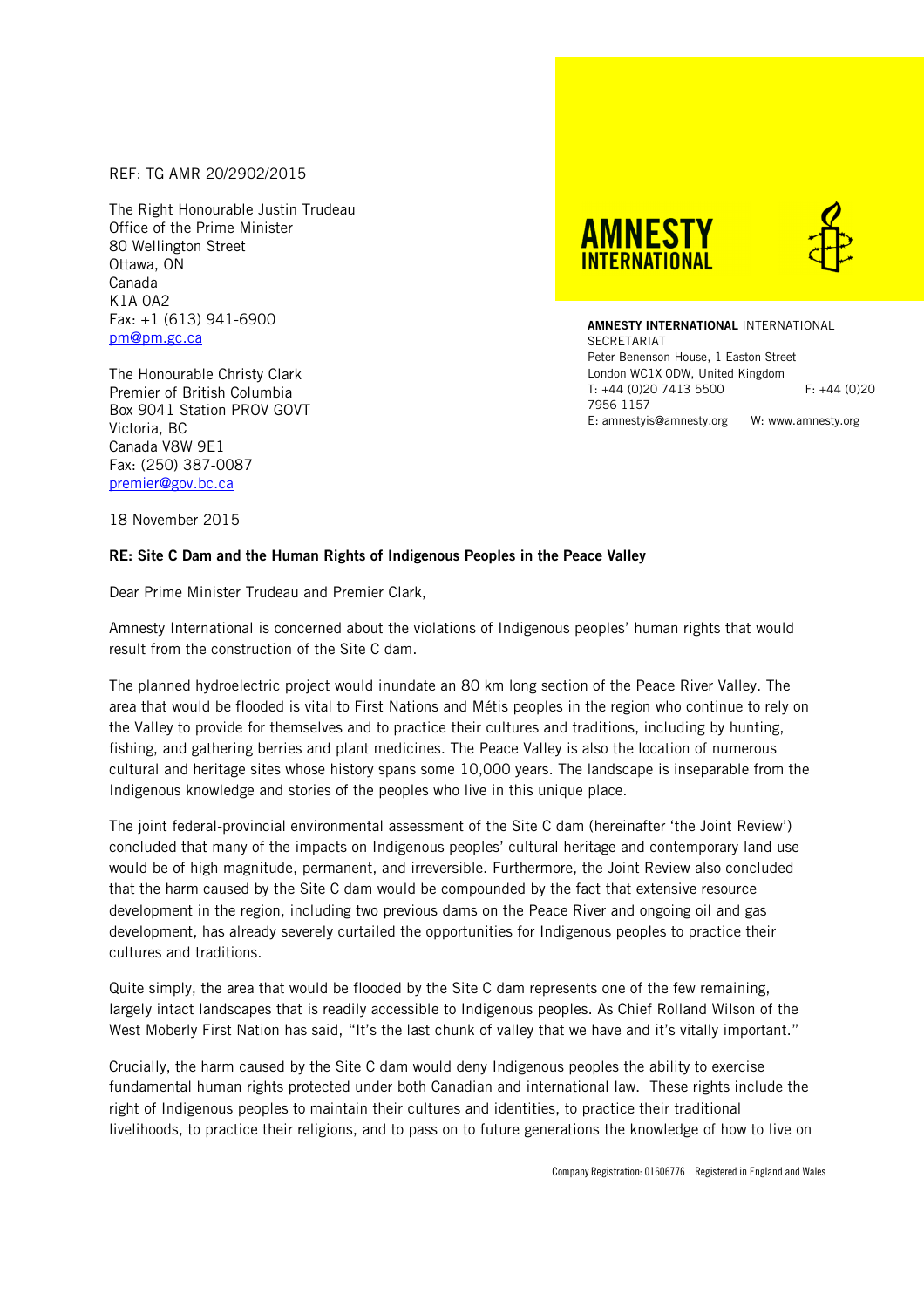the land, as well as the right of all women and men to live in safety and security. These rights are protected under an historic treaty between First Nations and the Crown (Treaty 8), the Canadian Constitution, an extensive body of Supreme Court jurisprudence, and international human rights laws and standards, including the *United Nations Declaration on the Rights of Indigenous Peoples,* the *International Covenant on Civil and Political Rights*, the *International Covenant on Economic, Social and Cultural Rights*, and the *Convention on the Elimination of All Forms of Racial Discrimination*, together with a much broader corpus of international human rights jurisprudence and interpretation.

First Nations and non-Indigenous land-owners have challenged the approval of the Site C dam through a series of judicial reviews in federal and provincial courts. While these challenges have not been successful at the lower courts, they may succeed on appeal. It is therefore inappropriate for the government to proceed with further construction at this point, particularly while legal challenges are ongoing.

Amnesty International, which was an intervener in the case before Federal Court, regrets that such legal challenges are even necessary. All governments have a legal, political and moral duty to uphold human rights without discrimination. Indeed, given the serious harms that have already been inflicted on Indigenous peoples in Canada through the policies and programs of the past, a particularly rigorous standard of human rights protection is required to ensure that the injustices of the past are not further compounded by the decisions of the present.

This duty has simply not been met with respect to the proposed Site C dam. Consequently, Amnesty International recommends that current construction should be halted, all related permits rescinded, and no further permits granted, unless the affected Indigenous peoples grant their free, prior and informed consent.

Provincial government officials have emphasized the efforts that were made to consult with Indigenous peoples potentially affected by the dam. Crucially, however, no amount of consultation is adequate if, at the end of the day, the concerns of Indigenous peoples are not seriously considered and their human rights remain unacknowledged or unprotected. Furthermore, consultation is only meaningful if there is genuine willingness to abandon a proposal or explore alternatives if serious human rights concerns emerge.

Unfortunately, as the public record clearly shows, instead of meeting the rigorous standard of decisionmaking required by Canada's obligations to respect, protect and fulfil the human rights of Indigenous peoples, the decision to allow the Site C dam to proceed was deeply flawed. Breaches of Canada's obligations include the following:

1. BC Hydro, the provincial utility responsible for developing the plans for Site C dam, explicitly stated in the Federal Court that the decision-making process, including the Joint Review, excluded any consideration of "the legal scope" of the Constitutional rights of the affected Indigenous peoples, or whether the "potential infringement" of these rights was "unjustified or justified".<sup>1</sup>

.<br>-

<sup>&</sup>lt;sup>1</sup> In its facta before the Federal Court, BC Hydro argued that because compliance with the legal requirements of Treaty 8 had not been examined either prior to or during the deliberations by the federal and provincial governments, the matter was also out of scope for a judicial review, stating that the environmental impact assessment of the Site C dam "was never designed - or equipped - to adjudicate the legal scope of Aboriginal or treaty rights, or their potential infringement. Determining whether a project will result in an unjustified or justified infringement of an Aboriginal group's section 35 rights is a task for judicial or quasi-judicial bodies capable of testing evidence and determining questions of law. It is not a task for Cabinet, and it is not a task for a reviewing court on judicial review, who is limited to the record that was before the statutory decision-maker." Memorandum of Fact and Law, British Columbia Hydro and Power Authority, Federal Court File No. T-2292-14, Para 81.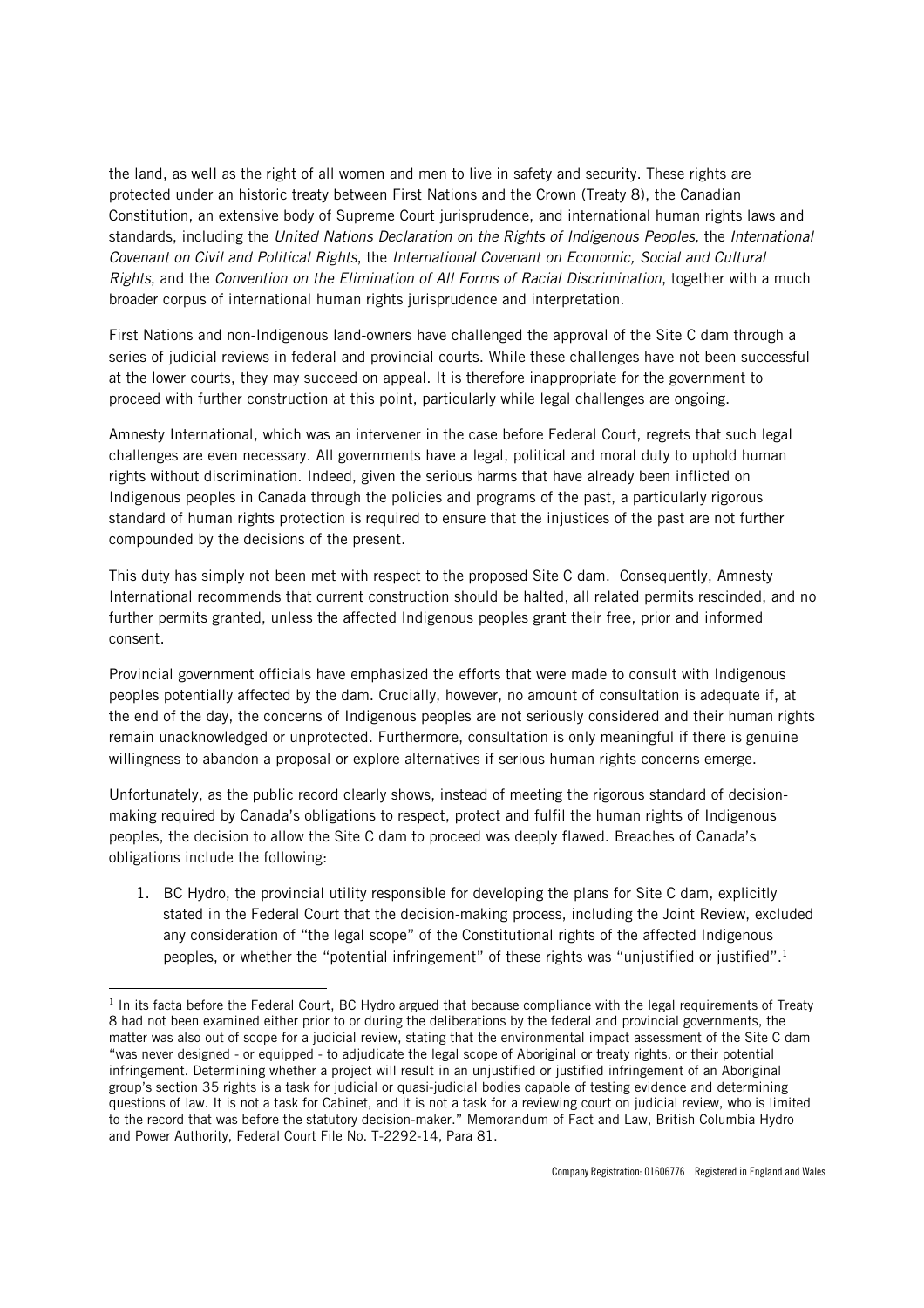This statement raises serious questions about how the federal and provincial governments could approve a project of such magnitude in the absence of a clear understanding of whether or not doing so would be consistent with their legal obligations toward Indigenous peoples.

- 2. In its own assessment of the impacts of the Site C dam, BC Hydro suggested that many of the impacts were not significant because Indigenous peoples currently relying on the Peace Valley could readily "adapt" and use other land elsewhere in the territory. The Joint Review concluded that the project proponent's understanding of how Treaty rights are exercised was "superficial."<sup>2</sup> Amnesty International agrees with the panel's conclusion that for the First Nations near the proposed dam site, many of the rights protected can only be fully exercised in the area that would be lost to flooding, because there are no other areas sufficiently close at hand that would allow comparable opportunities to fish, hunt or trap and because some of the knowledge and traditions that are at risk are specific to the Peace Valley.<sup>3</sup> BC Hydro's fundamental misinterpretation of one of the most critical aspects of the rights at stake is particularly concerning given that the province largely relied on BC Hydro to fulfill its Constitutional duty of consultation with Indigenous peoples.
- 3. The Site C dam was approved without adequately addressing the cumulative stresses already impacting the natural environment of the region or the planning tools necessary to manage or mitigate these stresses. Noting that oil and gas development, agriculture and forestry in the region has largely been regulated either on a project by project basis, or in the context of a single sector of industry, the Joint Review called for "a comprehensive land use planning vision"<sup>4</sup> including a baseline study and other tools for "evaluating the effects of multiple projects in a rapidly developing region."<sup>5</sup> This has not happened. Without such a comprehensive assessment and planning process, it is doubtful that the full extent of the impacts of a project like Site C can be fully understood, much less addressed.
- 4. We have not seen any evidence that the province has ever given serious consideration to Indigenous peoples' preferred use of the land. The Joint Review Panel set out one such possibility: collaboration between the province and First Nations to establish a protected area in the Valley where Indigenous land use such as hunting would have precedence. For consultation around the Site C dam to have been meaningful, this option and other proposals from Indigenous peoples should have been given proper consideration. Indeed there is clear Canadian legal precedence setting out precisely this requirement of meaningful consultation – and on a case involving one of the First Nations affected by Site C -- which appears to have been ignored in the decision-making around Site C.<sup>6</sup>

<u>.</u>

<sup>2</sup> Review Panel Established by the Federal Minister of the Environment and the British Columbia Minister of the Environment, *Report of the Joint Review Panel - Site C Clean Energy Project*, 1 May 2014, p. 96.

<sup>3</sup> *Ibid*., pp. 102, 108.

<sup>4</sup> *Ibid*., p. 122.

<sup>5</sup> *Ibid*., p. 261.

<sup>6</sup> A BC court case involving one of the First Nations affected by the Site C dam dealt with exactly this point. In *West Moberly First Nations v. British Columbia (Chief Inspector of Mines)* [2010 BCSC 359], the court found that consultation around a proposed mine "was not sufficiently meaningful, and the accommodation put in place was not reasonable" because "the full range of possible outcomes", including that the project should be rejected in favour of the environmental protection sought by the West Moberly First Nations, was never considered. The decision was upheld on appeal [2011 BCCA 247] and in 2012 the Supreme Court denied the province and First Coal Corporation leave to further appeal the decision [2012 SCC 8361].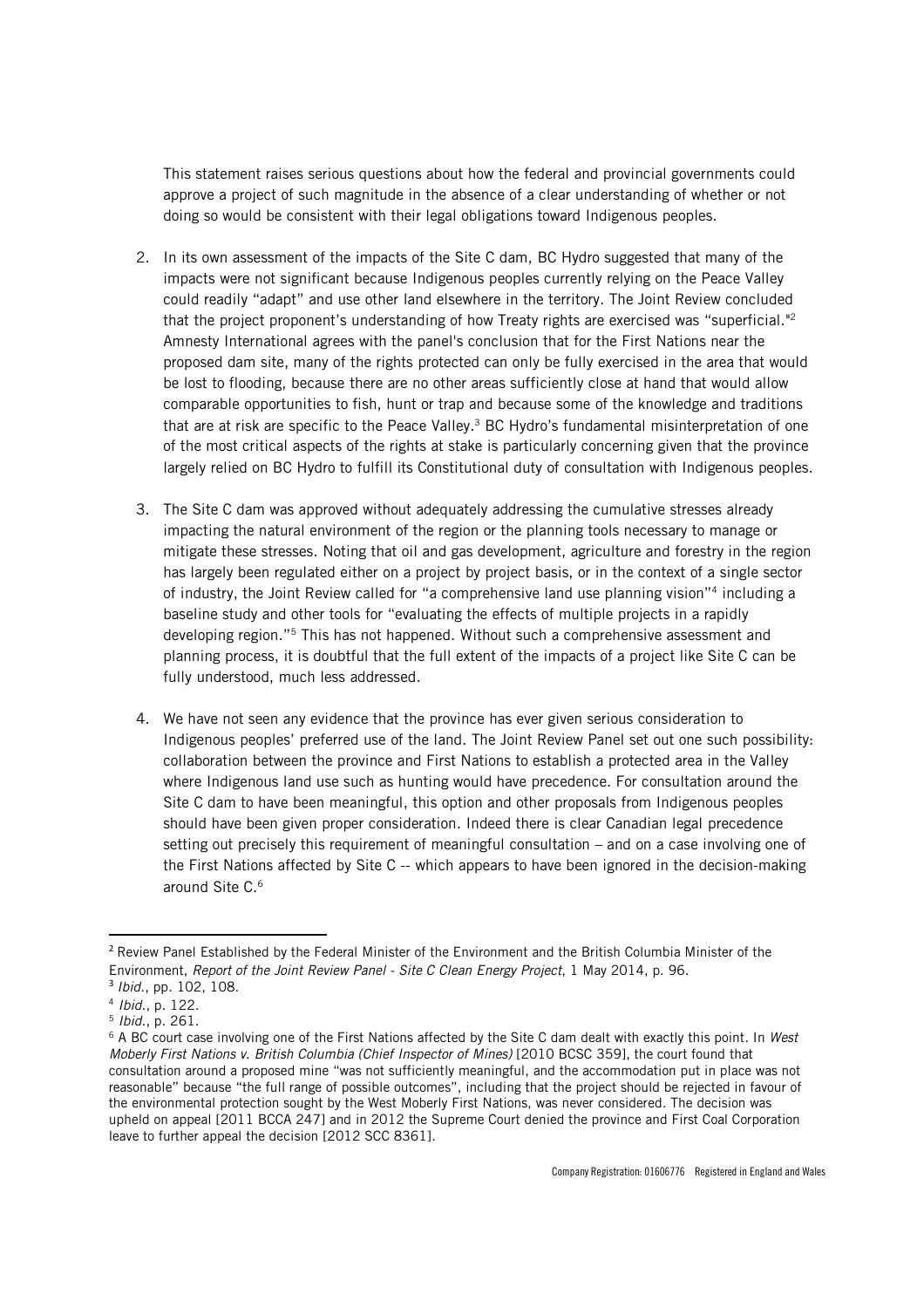- 5. Given that the project would destroy a unique ecosystem and displace Indigenous peoples, non-Indigenous farmers and others who rely on this environment, there is considerable onus on the Province to demonstrate a clear and objective rationale. Commenting on forced evictions carried out in the context of development and infrastructure projects such as large dams and other energy projects, the UN Special Rapporteur on the right to housing has said that the prohibition against forced evictions in international law requires that states "must demonstrate that the eviction is unavoidable."<sup>7</sup> The Joint Review panel examining the proposed Site C dam concluded that BC Hydro "has not fully demonstrated the need for the Project on the timetable set forth."<sup>8</sup> The Panel also called for measures to more clearly establish whether or not the dam was necessary, including developing a more detailed long-term pricing and demand scenario, making this information public, and submitting it to the provincial Utilities Commission for review.<sup>9</sup> This has not happened.
- 6. Alternatives to meet the province's energy needs were never fully explored. The prohibition against forced evictions in international law also requires that "States should explore fully all possible alternatives".<sup>10</sup> This did not happen in respect to Site C. In fact, the Joint Review report is critical of BC Hydro and the province for failing to adequately explore alternatives to meet anticipated energy demands, including an alternative hydro site supported by the Treaty 8 Tribal Association $^{11}$ , refurbishing or expansion of existing facilities<sup>12</sup>, developing other sources of renewable energy such as geo-thermal<sup>13</sup>, and reducing demand.<sup>14</sup>
- 7. Even the claimed local benefits of the project are highly questionable, especially in respect to Indigenous women and men, and are likely to be outweighed by significant social harms. It is anticipated that the majority of jobs created in the construction of the Site C dam will be filled by temporary workers coming from other communities. This is typical of many large-scale resource development projects in the region. This model of development has already created severe strains for communities in the Peace Valley. Previous studies in the region have noted the role of resource extraction in driving up basic costs of living, especially housing, to the disadvantage of people who don't have access to high paying jobs.<sup>15</sup> The Site C dam is expected to follow the same path. It can be anticipated that Indigenous people in general, and Indigenous women in particular, will have the least access to any jobs created through this project and will suffer the greatest impact from any rise in accommodation prices or other cost of living increases that result. Unfortunately, the project was not subject to a rigorous human rights or social impact assessment. However, the Joint Review, despite its limited mandate in respect to social impacts, did conclude that the Site

<u>.</u>

<sup>7</sup> UN Special rapporteur on adequate housing, *Basic principles and guidelines on development-based evictions and displacement*, Annex 1 of the report of the Special Rapporteur on adequate housing as a component of the right to an adequate standard of living, A/HRC/4/18.

<sup>8</sup> *Op. cit.*, Review Panel, p. 306

<sup>9</sup> *Ibid*., pp. 287, 305-6.

<sup>10</sup> *Op. cit*., UN Special rapporteur on adequate housing.

<sup>11</sup> *Op. cit*., Review Panel, p. 294.

<sup>12</sup> *Ibid*., p. 304.

<sup>13</sup> *Ibid*., p. 299.

<sup>14</sup> *Ibid*., p. 291.

<sup>15</sup> For example, Clarice Eckford and Jillian Wagg, *The Peace Project: Gender Based Analysis of Violence against Women and Girls in Fort St. John – revised,* The Fort St. John Women's Resource Society, February 2014. Northern Health British Columbia, *Understanding the State of Industrial Camps in Northern BC: A Background Paper*, 17 October 2012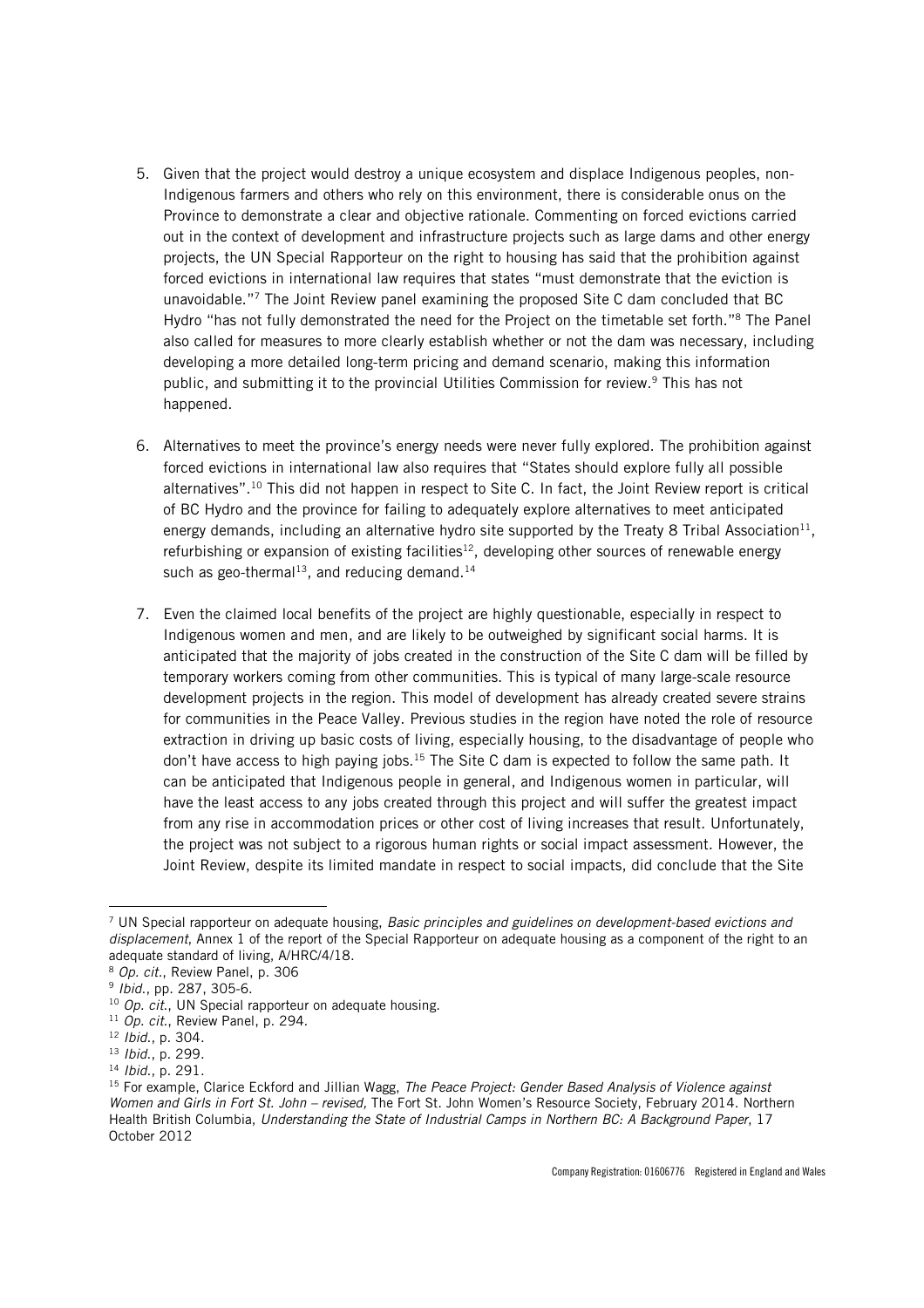C dam will have "significant social costs" and the costs would not be borne by those who benefit."<sup>16</sup>

- 8. Many of the social strains created by the regional resource economy, such as the shortage of affordable housing and the large wage gap between women and men, are among the established risk factors for violence against women and girls. Studies in northern BC and elsewhere have also linked the presence of a very large, mostly male transient labour force, and the lifestyle often associated with long shifts in labour camps, with increased rates of domestic violence, sexual assault and other violence against women.<sup>17</sup> A local Indigenous women's organization, the Fort St. John Women Warriors, is working to draw particular attention to the large numbers of missing and murdered Indigenous women from the community. States have a responsibility to take every reasonable effort to prevent such violence. This includes understanding factors putting women and girls at risk and taking effective responses to prevent such violence in every aspect of state decision-making and policy.<sup>18</sup> In this instance, however, there is no indication that the specific impacts of the construction of the Site C dam on women's and girls' lives and safety was considered at any point in the decision-making process. According to a 2014 report by the Royal Canadian Mounted Police, at least 1,017 Indigenous women and girls were murdered between 1980 and 2012.<sup>19</sup> The homicide rate for the last decade covered by the RCMP report was roughly 7 times higher for Indigenous women and girls than for all other women and girls in Canada.<sup>20</sup>
- 9. The Site C dam does not have the consent of affected First Nations such as West Moberly and Prophet River which continue to oppose the project in court. International human rights standards require the full and effective participation of Indigenous peoples in all decisions affecting their rights.<sup>21</sup> Where there is potential for serious harm to Indigenous peoples' cultures, livelihoods and well-being, these standards further require states to act only with the free, prior and informed consent of Indigenous peoples.<sup>22</sup> This requirement in international law further underlines the

<u>.</u>

<sup>16</sup> *Op. cit.,* Review Panel, p.307.

<sup>17</sup> Op. cit., *The Peace Project.* See also Conseil du statut de la femme Quebec, *Opinion - Women and Plan Nord: For Equality in Northern Development*, October 2012. Pauktuutit Inuit Women of Canada and University of British Columbia School of Social Work, *The Impacts of Resource Extraction on Inuit Women and Families in Qamani'tuaq, Nunavut Territory* (Report for the Canadian Women's Foundation), 2014. Janis Shandro et al., *Ten Steps Ahead: Community Health and Safety in the Nak'al Bun/Stuart Lake Region During the Construction Phase of the Mount Milligan Mine*, 2014.

<sup>&</sup>lt;sup>18</sup> In its report on violence against Indigenous women in British Columbia, the Inter-American Commission on Human Rights stated that the duty of due diligence, "encompasses the organization of the entire state structure." Inter-American Commission on Human Rights, Missing and Murdered Indigenous Women in British Columbia, OEA/Ser.L/V/II, December 2014, para 157.

<sup>19</sup> *Missing and Murdered Aboriginal Women: A National Operational Overview*, Royal Canadian Mounted Police (2014), p. 9. Due to the low presence of police in many remote Indigenous communities, the proportion of homicides among this population may be higher than the figures suggest.

<sup>20</sup> *Ibid* p. 10

<sup>21</sup> For example, Inter-American Court of Human Rights, *Case of the Kichwa Indigenous People of Sarayaku v. Ecuador Judgment of June 27, 2012 (Merits and Reparations)* Paras. 206-7 See also, Human Rights Committee, General Comment No. 23: The Rights of Minorities (Art. 27), CCPR/C/21/Rev.1/Add.5, Para. 7 (1994).

<sup>&</sup>lt;sup>22</sup> UN Declaration on the Rights of Indigenous Peoples, Arts.10, 19, 32. See also UN Committee on the Elimination of Racial Discrimination, *General Recommendation XXIII concerning Indigenous Peoples*, CERD/C/51/Misc.13/Rev.4, (adopted by the Committee on August 18, 1997). The UN Special rapporteur on the right to food noted that "the right to food requires that States respect existing access to adequate food and abstain from taking measures that result in reducing such access. To fully discharge this obligation, States should refrain from adopting any policy that affects the territories and activities of small-scale, artisanal and indigenous fishers unless their free, prior and informed consent is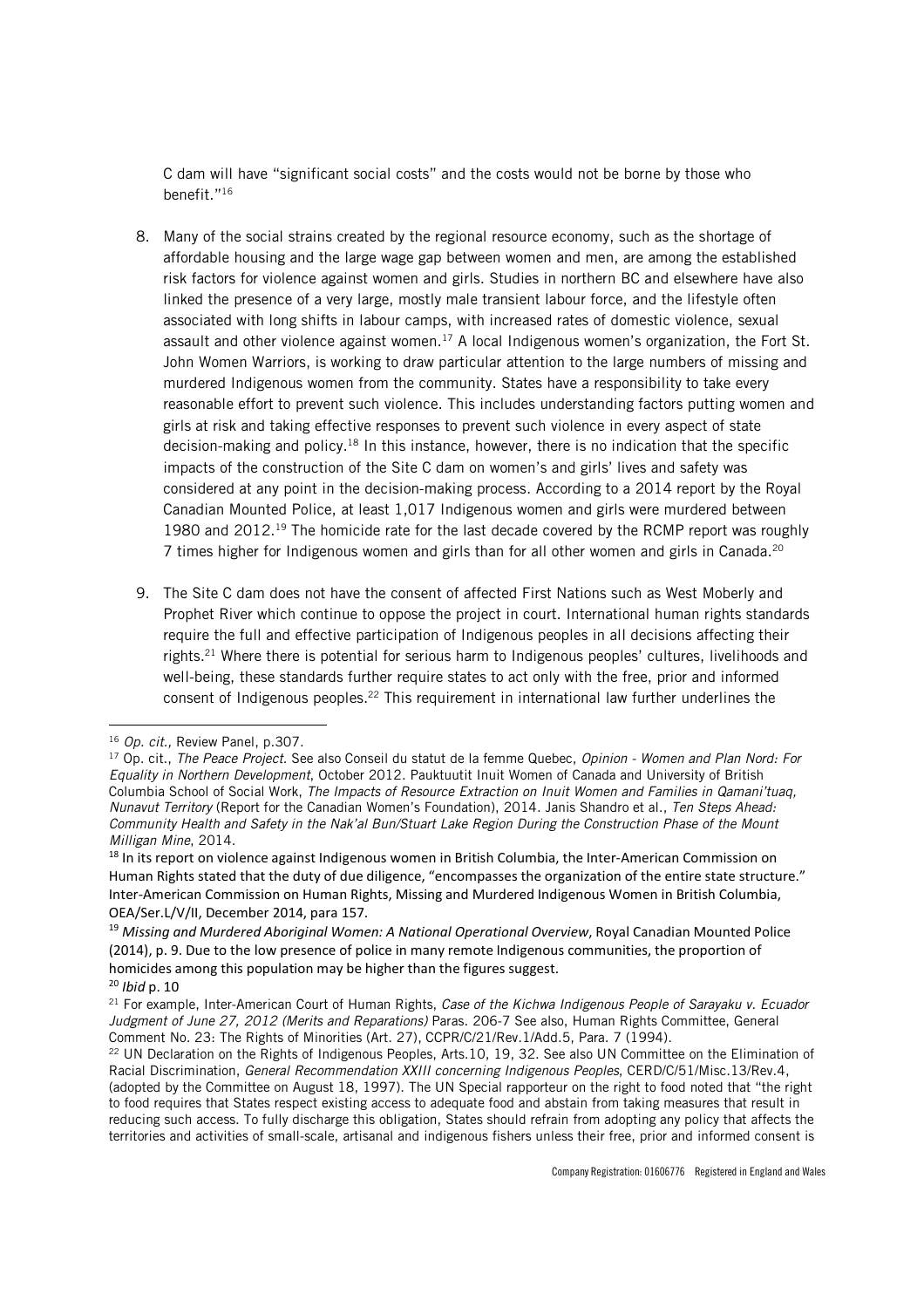consent requirements established in domestic law by the Supreme Court of Canada.<sup>23</sup> While the requirement of free, prior and informed consent is not absolute, given the vulnerability of Indigenous peoples to further harm, exceptions must be rare and the threshold for states to proceed without consent is necessarily very high for any project that could impact on Indigenous peoples' use of the land. As international human rights experts have stated, including James Anaya, the former UN Special rapporteur on the rights of Indigenous peoples, before such an exception can even be considered, there must be a compelling and objective rationale, alternatives must be fully explored, any harmful impact must be minimized, and care must be taken to ensure that any potential harm is proportional to the benefits.<sup>24</sup> For all the reasons outlined above, the Site C dam cannot possibly meet this test.

As noted above, Amnesty International was an intervener in one of the many legal challenges to the Site C dam, the judicial review before the Federal Court. We disagree with the court's conclusion that a judicial review is not an appropriate means to address the possible violation of Treaty obligations. We also disagree that the question of Treaty infringements can only be addressed through a longer, more onerous process of a full trial. International human rights law requires that people whose rights are at risk have access to a simple, prompt and effective recourse, and to a competent court or tribunal for protection of their rights. This is especially true for groups that have been marginalized and impoverished. In our view, the court's decision that the issue of Treaty infringement could only be addressed through a full trial places an undue burden on First Nations and as such creates an unnecessary and inappropriate barrier to justice. We also feel strongly that the prospect of a lengthy legal process should not delay the federal and provincial governments acting immediately to fulfill their own responsibilities that Treaty rights and other Indigenous rights are upheld.

Having been informed of the serious harm that the dam would cause Indigenous peoples – both through communications from Indigenous peoples themselves and through the Joint Review process -- there was a clear obligation on the part of the federal and provincial governments to take effective action to ensure that the rights of Indigenous peoples were protected. This did not happen. But it is not too late.

The Government of Canada and the Government of British Columbia must act to ensure that the rights of First Nations will be respected, and that the Site C dam will not proceed against their wishes. Such an affirmation of the human rights of Indigenous peoples is indispensable for ensuring the well-being of Indigenous peoples in the Peace Valley. It also indispensable for the broader public interest in achieving reconciliation between Indigenous and non-Indigenous society in British Columbia on the basis of justice and respect for the rights of all.

Recognizing and upholding the human rights of Indigenous peoples in the Peace Valley also has a global importance. Around the world, Indigenous peoples are subjected to extreme impoverishment and widespread violation of their human rights. It is crucial that all levels of government in Canada set positive

.<br>-

obtained." UN Special Rapporteur on the right food, *Interim Report*, UN General Assembly 8 August 2012, UN Doc. A/67/268. Para. 61.

<sup>&</sup>lt;sup>23</sup> In Haida Nation, the Supreme Court confirmed that "the full consent" of Indigenous peoples is part of the spectrum of accommodation that may be required both for "unresolved claims" and "intrusions on settled claims." Haida Nation v. British Columbia (Minister of Forests), 2004 SCC 73 (CanLII), [2004] 3 SCR 511. Para. 24. The inclusion of consent in the spectrum of possible accommodations is restated at Paras. 30 and 40.

<sup>24</sup> UN Special Rapporteur on the Rights of Indigenous Peoples, *Extractive industries and indigenous peoples, Report of the Special Rapporteur on the rights of indigenous peoples, James Anaya, Report to the Human Rights Council*  A/HRC/24/41, 2013, Paras. 31-36